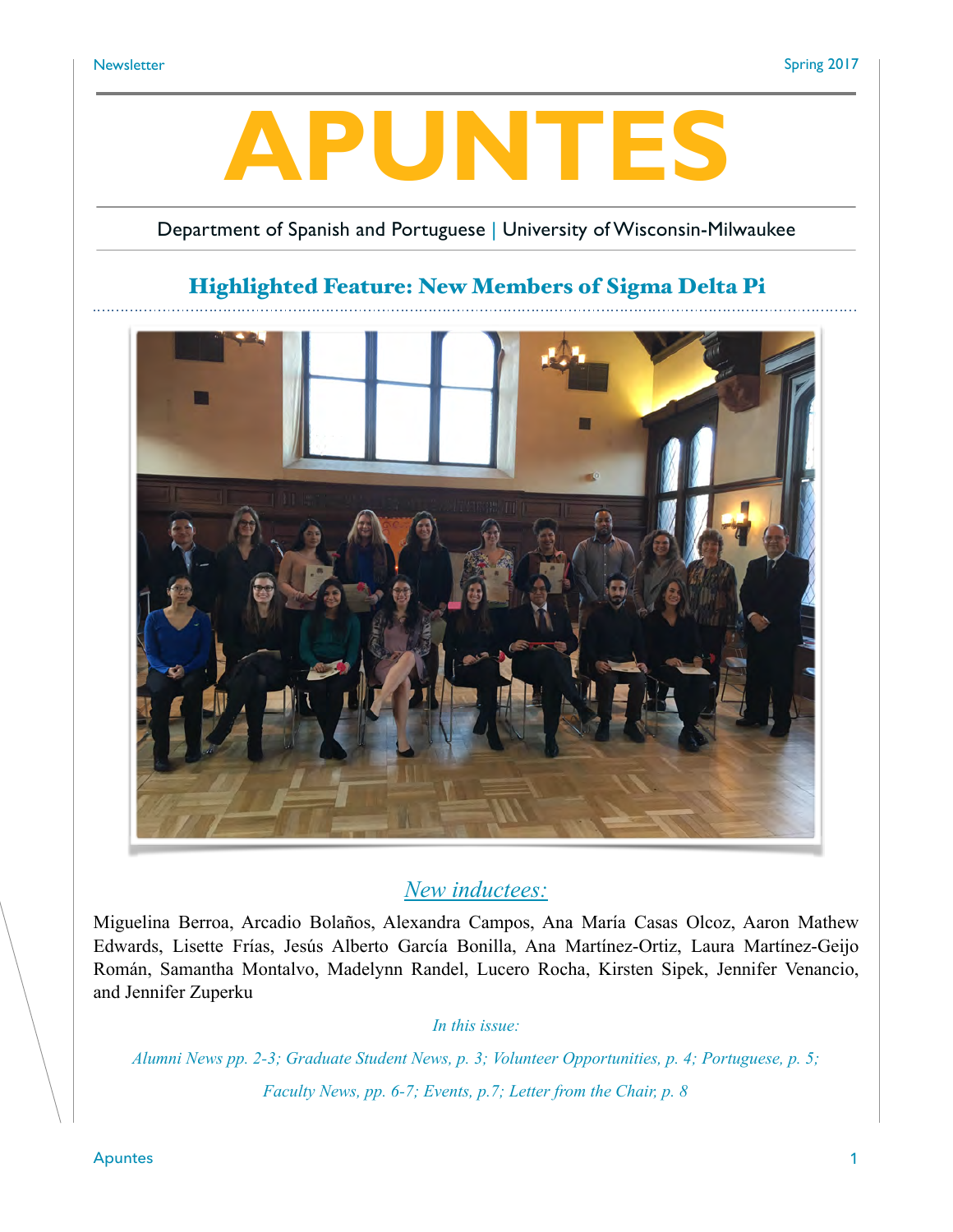#### **ALUMNI NEWS**

*By Kathy Wheatley*

Over the past several years, I have included news of alumni from our Spanish MA students and Spanish majors. Recently, we were able to expand our outreach to include MA alumni from the MALLT program with a Spanish concentration, and also to Spanish and Portuguese minors, and I have heard back from many students who we hadn't reached before. The alumni listed below are presented in chronological order, from 1971 through 2016. As always, I have found it so inspiring to hear about the experiences of our alumni and the ways in which studying Spanish has enriched your lives, so please continue to send me your stories at wheatley@uwm.edu so that I can add them to future issues of *Apuntes*.

Mike Moratz (BA-Spanish major 1971) was an ROTC student who was assigned to an Infantry unit in the Canal Zone of Panamá. Thanks to his fluency in Spanish, he became the Assistant Protocol Officer and Junior Aide de Camp to the Commanding General, accompanying visiting dignitaries from Central and South American countries. Following his military career, he worked for a number of health care companies. He has instilled in his daughter, who is now in college, a love of the Spanish language and Hispanic cultures, and his message to current students is to ¨never underestimate the power of a foreign language¨.

Diana Aldrete (BA-Spanish major 2003) continued her studies in Hispanic literature, earning an MA from Marquette University (2005) and a PhD (2014) from SUNY-Albany. She is now teaching at Trinity College in Hartford, Connecticut.

**Megan McGee** (MA-MALLT Spanish 2004) is the Executive Director of Ex Fabula, a Milwaukee nonprofit organization that strengthens community bonds through the art of storytelling, including bilingual English <> Spanish events and workshops as part of the Puente Project. She invites Milwaukee-area grads interested in getting involved to visit https://www.exfabula.org/en-espanol/.

**Erin Patten** - née Hallen (BA-Spanish minor 2004) works as a registered nurse at the University of Wisconsin Hospital in Madison and is now a nurse case manager. She is able to use Spanish with Hispanic patients and finds that it makes them and their families feel much more comfortable to have someone who can speak directly to them in their language without the use of an interpreter.

**Cassandra Flechsig** (BBA-Spanish minor 2005) received an MA in Psychology from NYU and has been working in various positions related to integrating healthy food access into low-income communities. She often uses Spanish within the communities where she works as well as in her travels to Spanish-speaking countries. She recently started her own tour company and led her first tour group to Cuba.

**Sarah Smith** - née Shanebrook (MA-MALLT Spanish 2007) is the Coordinator of World Language and Language Acquisition Programs in the Kenosha Unified School District.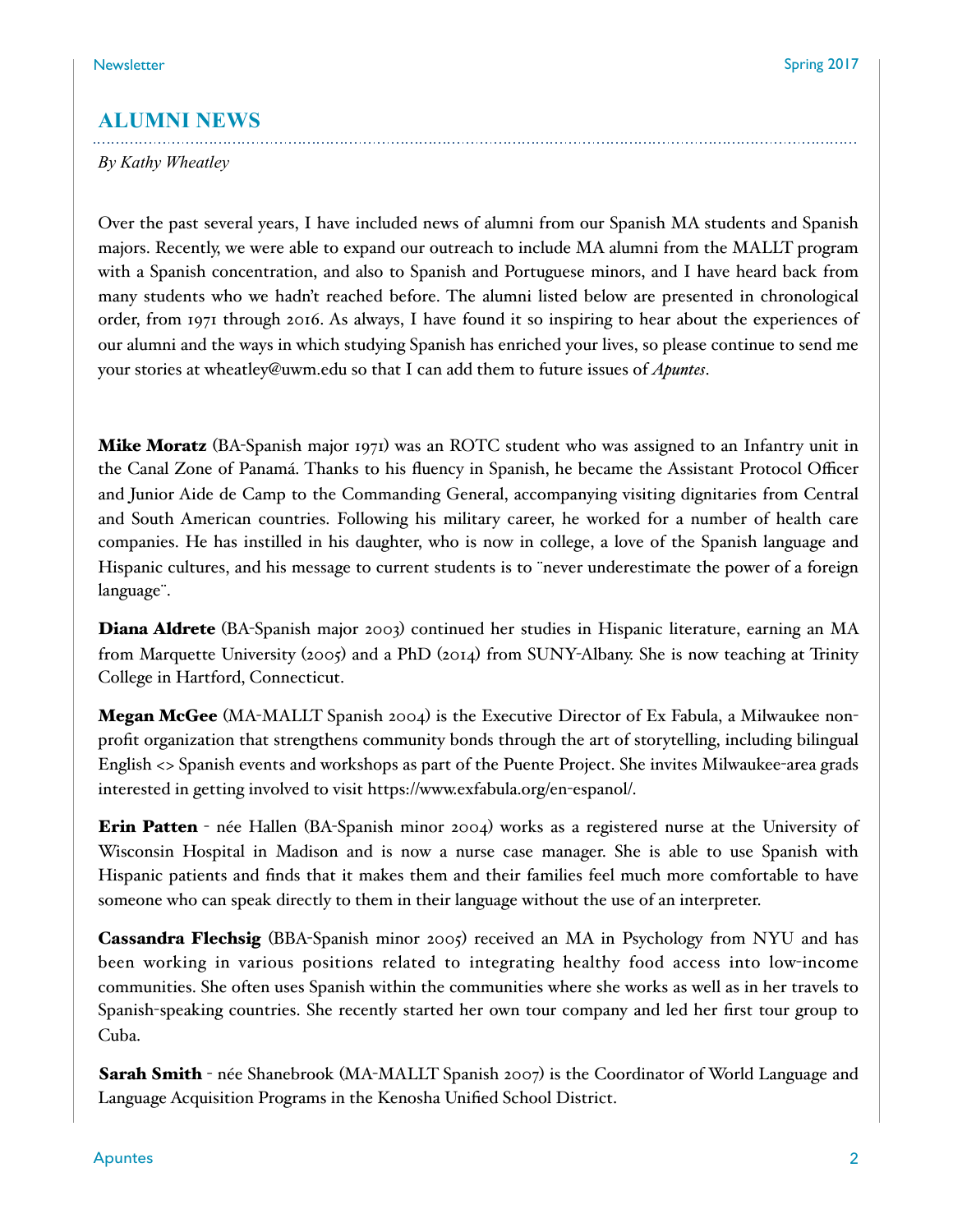Barbara Schumacher - née Ederich Ramos (BA-Spanish major 2011) is working at the Association of Equipment Manufacturers, a local non-profit organization that represents Mining, Construction, Forestry, and Utilities companies globally, including several countries in Latin America.

**Marit Harm** (BA-Spanish minor 2012) is a program development manager for TEMPO Milwaukee, a professional association for women executives. She participates in Milwaukee´s Big Brother/Big Sister program, and is able to communicate with her little sister´s mother in Spanish.

Alexandria Sedar (BA-Spanish minor 2015) also studied Portuguese at UWM. She is now the Special Projects Coordinator at the Center for International Education at UWM.

Carrie Herian (BA-Spanish minor 2016) volunteered in Quito, Ecuador for three months, working with street children in the markets throughout the city. She is now working as a legal assistant at a law firm in Bayside, WI.

*\_\_\_\_\_\_\_\_\_\_\_\_\_\_\_\_\_\_\_\_\_\_\_\_\_\_\_\_\_\_\_\_\_\_\_\_\_\_\_\_\_\_\_\_\_\_\_\_\_\_\_\_\_\_\_\_\_\_\_\_\_\_\_\_\_\_\_\_\_\_\_\_\_\_\_\_\_\_\_\_\_\_\_\_\_\_\_\_\_\_\_\_\_\_\_\_\_\_\_\_\_\_\_\_\_\_\_\_\_*

## GRADUATE STUDENT NEWS

Congratulations to María Ayete Gil for successfully passing her M.A. Comprehensive Exams and defending her Master's thesis.

¡Enhorabuena!



### *Graduate Student Symposium*

The 2nd Graduate Student Symposium took place on Friday, March 10th 2017, and it consisted of two panels: 1) "Voces latinoamericanas: los cuentos de Bryce, Ribeyro, y Monterroso" with presentations by Arcadio Bolaños Acevedo, Jesús García Bonilla and Ana Casas Olcoz; and 2) "Estudios transatlánticos de la violencia y la represión" with presentations by María Ayete Gil and Laura Martínez-Geijo Román.

Thanks to Professors César Ferreira and Katie Vater for organizing this event. It was sponsored by the Department of Spanish and Portuguese and Sigma Delta Pi (Epsilon Iota Chapter).

 $\mathcal{L}_\mathcal{L} = \mathcal{L}_\mathcal{L} = \mathcal{L}_\mathcal{L} = \mathcal{L}_\mathcal{L} = \mathcal{L}_\mathcal{L} = \mathcal{L}_\mathcal{L} = \mathcal{L}_\mathcal{L} = \mathcal{L}_\mathcal{L} = \mathcal{L}_\mathcal{L} = \mathcal{L}_\mathcal{L} = \mathcal{L}_\mathcal{L} = \mathcal{L}_\mathcal{L} = \mathcal{L}_\mathcal{L} = \mathcal{L}_\mathcal{L} = \mathcal{L}_\mathcal{L} = \mathcal{L}_\mathcal{L} = \mathcal{L}_\mathcal{L}$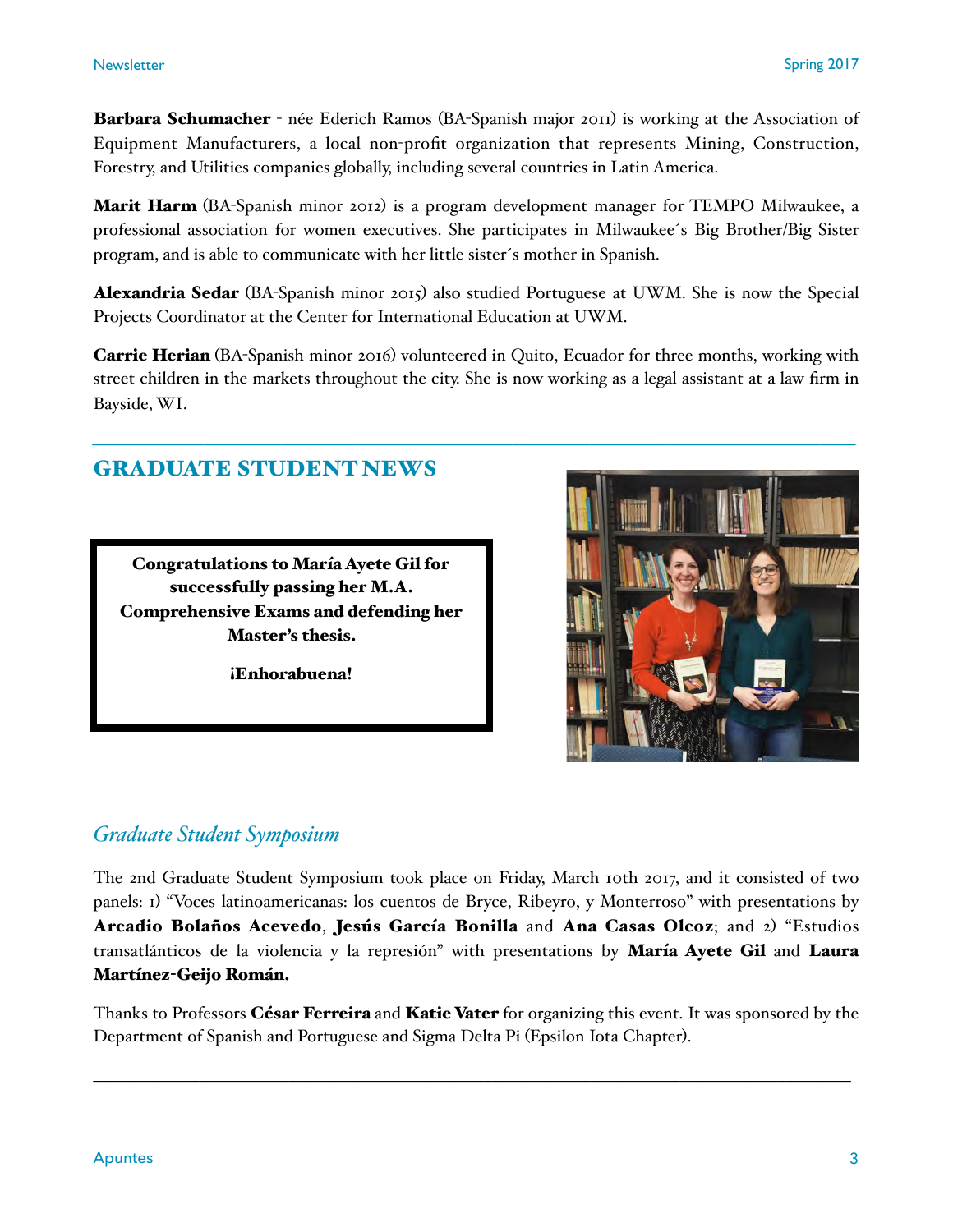## VOLUNTEER OPPORTUNITIES

*By Alison Libbey*

This semester, the Department of Spanish and Portuguese partnered for the first time with UWM's Center for Community-Based Learning, Leadership, and Research to provide bilingual volunteers once a month for the Hope House Food Pantry. Hope House is located on the south side of Milwaukee, and its food pantry is the only one that serves city residents in two of that area's zip codes. Many of the individuals and families who go to the Hope House for assistance are bilingual, and a number of them only speak Spanish. By providing volunteers once a month who are Spanish-speakers, our department has filled a large gap in the food pantry's needs.





The partnership was arranged by the Spanish Language Coordinator, Allison Libbey, who organized the logistics for the trips and promoted them among the intermediate-level Spanish classes. Over the course of the spring semester, a total of 10 members of our department participated at least once in this volunteer opportunity, including teaching staff, graduate students, undergraduate students, and 60+ audit students. Several of our participants even went back more often than just on the dates organized by the department because they enjoyed the experience so much! The students who volunteered helped customers make their selections in the food pantry while also practicing their Spanish and learning lots of new food-related vocabulary. Additionally, those at a more advanced level helped the office staff by interpreting for new Spanish-speaking clients as they set up their accounts. Over the four visits made so far this semester, volunteers helped at least 110 families, many of whom felt more comfortable using Spanish than English.

The department has one more date slotted for the spring semester: Thursday, May 11. If you are interested in volunteering, please contact **Allison Libbey** at **libbey@uwm.edu** to sign up to represent our department. There is a shuttle that leaves from campus at noon and returns by 3:00 pm, or you can meet with the group directly at Hope House.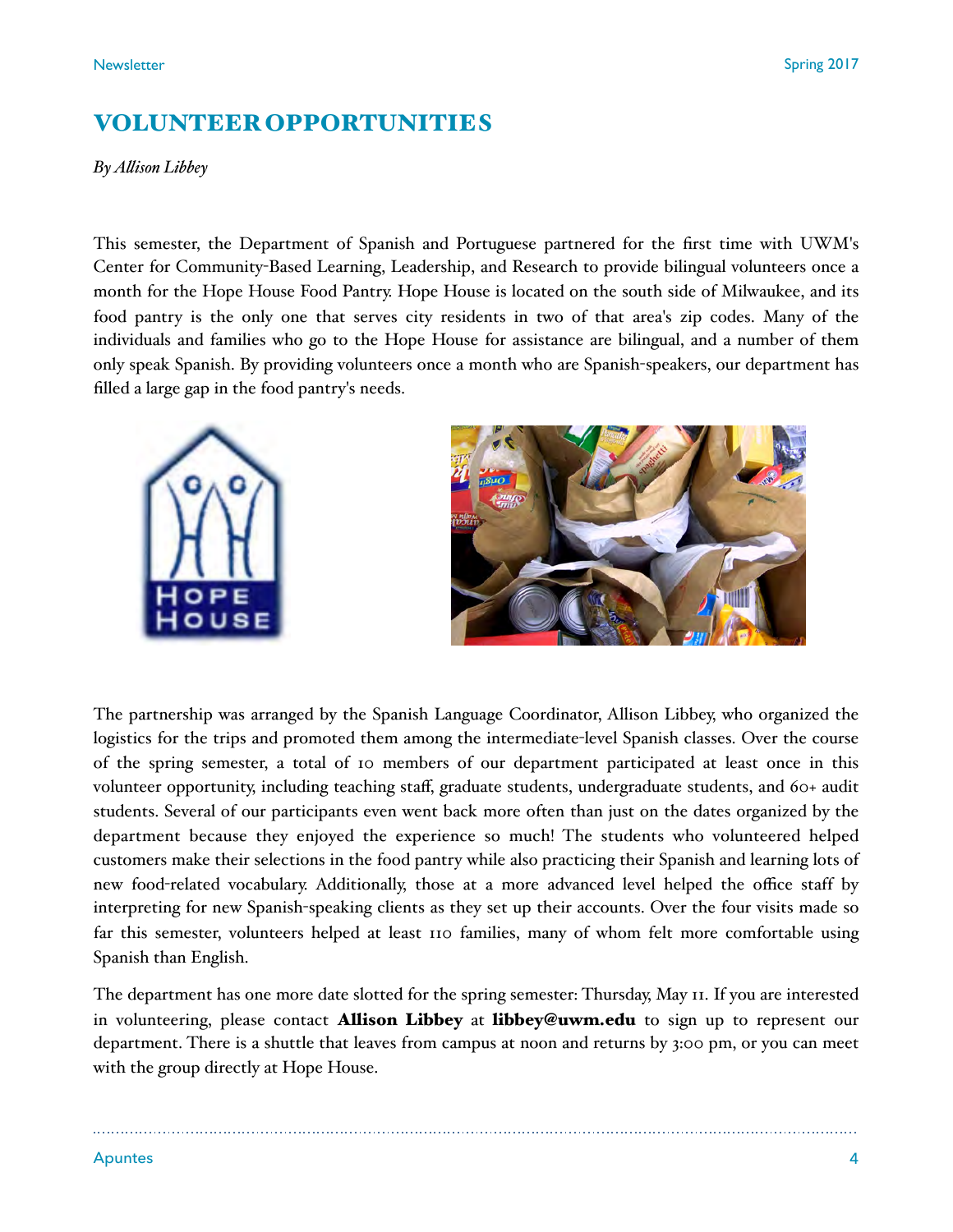## FROM THE PORTUGUESE PROGRAM

#### *Student Reports*

On March 27th, Chef Gregory Léon from Amilinda and Renan Utrera, Rodizio's general manager, were the guest speakers for Portuguese 360, who answered many questions about Portuguese and Brazilian cuisines. Students were able to try food samples such as the popular Brazilian feijoada and the Portuguese pastel de nata. -Saad Alazawi

On February 27th, the Portuguese 360 group went to Colectivo Coffee on Humboldt, for a talk by Colectivo Vice-President Al Liu. We learned about how coffee is harvested, the importance of prices in Brazil, and how women producers around the world are starting to have a place in an industry mainly dominated by men. -Amira Rupnick

The Portuguese 203 class was visited by Brazilian coffee producer Miriam Monteiro de Aguiar of Fazenda Cachoeira. We learned about life on a fazenda, the many struggles of owning a coffee farm, and the importance of maintaining quality products. Miriam is on the board of directors of the Associação Café Orgânico Brasileiro and is also active in the Brazilian chapter of the International Women in Coffee Alliance. Thanks to Al Liu, Vice-President of Colectivo Coffee, and CLACS for supporting this event.

-Marcos A. Cruz & Molly Ellis Hayes



#### Photo on the left: Miriam Monteiro de Aguiar's visit

#### *Foreign Language Area Studies Felowships*

Congratulations to Eduardo Jimenez and Nia Wilson, from Portuguese 104 , who each were awarded a FLAS fellowship for the next academic year.

#### *Topics course for Fal 2017:*

#### PORTUGUESE 360, with Prof. Susana Antunes, Mondays 4:30-7:10

The Visual Arts represent both the real and imaginary world and appeal primarily to the visual sense. Visual arts are related to aesthetic beauty and to the creativity of the human being, capable of expressing feelings, concerns, ideas, and ideals. New technologies have also revolutionized the concept of visual arts in areas such as web design. This course will explore a range of visual arts expressions in the Lusophone world as both cultural affirmation and a result of the interactions with new cultures. From Portugal to Brazil to the Portuguese-speaking countries of Africa, this course will explore: rock paintings, sculptures, paintings, pottery, textiles, masks, personal decoration, dance, and jewelry, and will present a critical reflection of cross-cultural issues through the visual arts.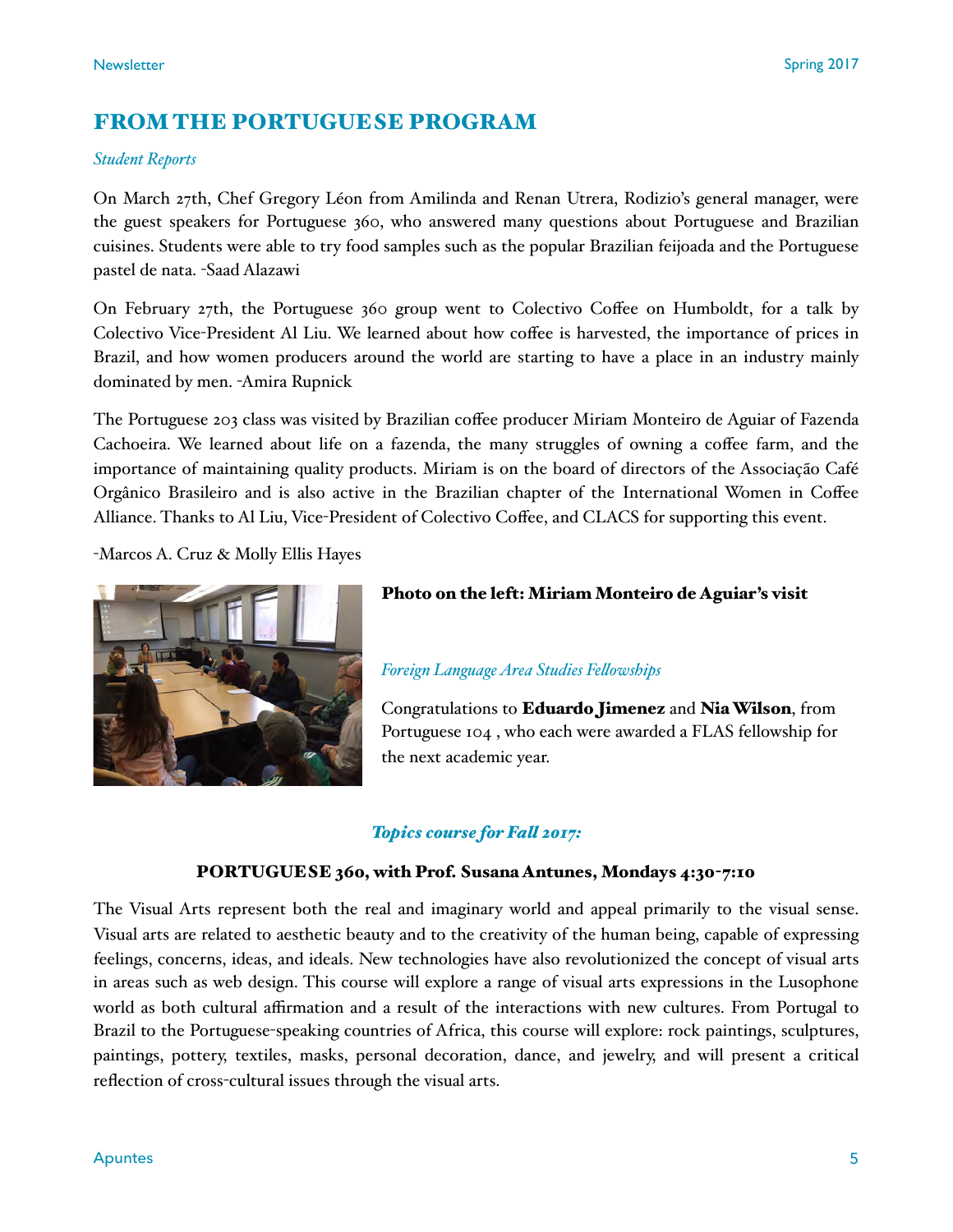## FACULTY AND STAFF NEWS

**Susana Antunes** attended a Professional Development Seminar related to National Examinations in World Languages (NEWL) in Washington, DC, on February 11. She also attended the Central States Conference on the Teaching of Foreign Languages (CSTFL) in Chicago (March 9-11), as well as the 48th Northeast Modern Language Association (NeMLA) Annual Convention at Baltimore (March 23 – 26). At the NeMLA she co-chaired the Luso-Hispanic roundtable: La cuidad erotica/A cidade erótica. She also presented the paper: "Do erótico-grotesco com a cidade ao fundo em 'Choro de Criança', de Jorge de Sena."

Nancy Bird-Soto presented at the "Cuarta Jornada de Estudios sobre Puerto Rico y el Caribe" in February at the University of Rennes 2 in France, where she was invited to guest lecture about Jorge Luis Borges and Gertrudis Gómez de Avellaneda. She chaired a panel on Caribbean Literature at the 70th Annual Kentucky Foreign Languages Conference in April, where she presented the paper: "Los gozos que se amplifican (o la caribeñidad) en *Los instrumentos del gozo* de Rebeca Castellanos." Prof. Bird-Soto's most recent book: *Gendering XXI: Latinas, caribeñas y sus otros modos de ser* is due out this May (San Juan: Editorial Tiempo Nuevo). Her review of Margaret Randall's *Only the Road/Solo el camino* has been published in *Latin American Literature Today* [<http://www.latinamericanliteraturetoday.org/en/2017/april/only](http://www.latinamericanliteraturetoday.org/en/2017/april/only-road-solo-el-camino-eight-decades-cuban-poetry-margaret-randall)-road-solo-elcamino-eight-decades-cuban-poetry-[margaret](http://www.latinamericanliteraturetoday.org/en/2017/april/only-road-solo-el-camino-eight-decades-cuban-poetry-margaret-randall)-randall>.

Prof. Bird-Soto continues to co-chair the Latin American, Caribbean, and US Latin@ (LACUSL) Committee. This is her fifth year as guest columnist for Revista Cruce. A recent book review column can be found here: <[http://www.revistacruce.com/letras/item/2613](http://www.revistacruce.com/letras/item/2613-lecturas-para-viajar-y-aprender)-lecturas-para-viajar-y-aprender>. On April 26th, she participated in the Length of Service Awards Ceremony, marking her tenth year at UWM.

César Ferreira published the article "La palabra viva de Julio Ramón Ribeyro," *Voces literarias del Perú: Julio Ramón Ribeyro, Jorge Eduardo Eielson y Gabriela Wiener*. Giovanna Minardi, editora. Palermo: Qanat Edizioni, 2016: 59-68, as well as the review on Jorge Edwards, "La última hermana," *World Literature Today*  Vol. 91 No. 2 (March-April 2017): 81-82. He also presented four papers: "De lo andino a lo universal: relaciones y dinámicas para la inclusión en Perú y Ecuador," 3er Congreso Internacional de Ciencias Pedagógicas, Instituto Tecnológico Superior Bolivariano, Guayaquil, Ecuador (April 2017) and "On Reading Luis Hernández's *The School of Solitude*," Instituto Cervantes de Chicago (April 2017); and "Ribeyro y los narradores Generación del 50," Casa de la Literatura Peruana, Lima, Peru (January 2016). Ferreira was also the keynote speaker for "La aventura creadora de Ciro Alegría: Notas a *La serpiente de oro*," Congreso Internacional Un mundo ancho pero ajeno: 50 años de la desaparición de Ciro Alegría," Academia Peruana de la Lengua-Universidad Católica del Peru, (April 2017).

#### Photo on the right:

Professor Ferreira receiving the Premio Nous a la Excelencia Educativa 2017 from Dr. Rosalía Arteaga, President of the Fundación para la Integración y Desarrollo de América Latina and former President of Ecuador in Quito.

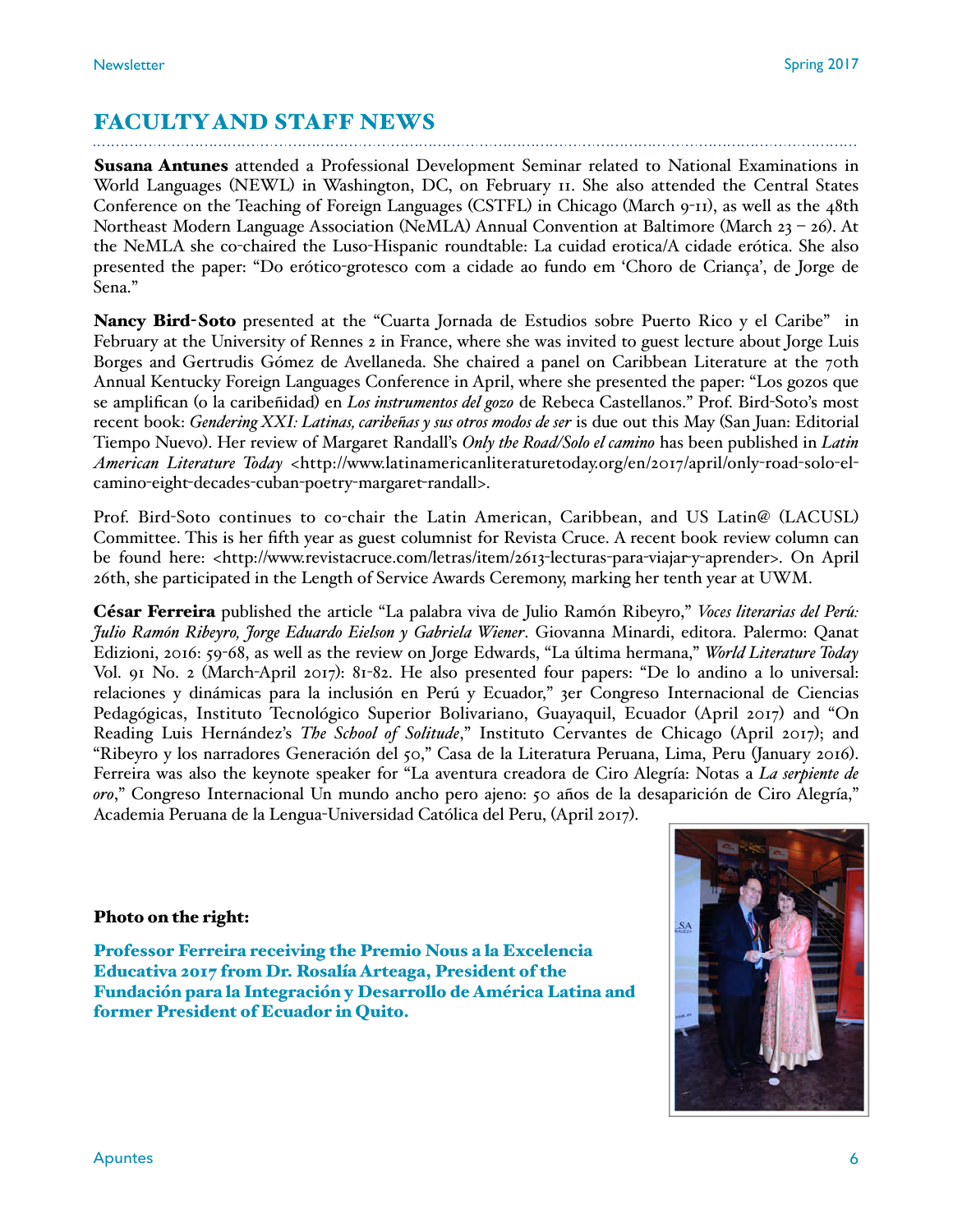**R. John McCaw** gave a talk in mid-March titled "Cervantes and His Legacy" at the University of New Orleans, and in late March he presented "Between Courtly and Country Spaces: The Role of Hunting in Lope's *El vilano en su rincón*" at the Renaissance Society of America conference in Chicago.

Gabriel Rei-Doval participated in the 2017 Modern Language Association Conference (Philadephia, January 5-8 2017). In this Conference he acted as respondent to the session "The Standardization of Galician: A Response to Language Maintenance and Change in Languages in Contact", organized by the MLA Galician LLC Forum. He also participated in the roundtable "What is 'Galician' in Galician Studies", equally organized by the MLA Galician LLC Forum. On April 19th he presented in the Kentucky Foreign Language Conference (Hispanic Linguistics Track) the paper "Hacia una historia contemporánea de la Real Academia Galega: un análisis historiográfico de la investigación sociolingüística y lexicográfica de la RAG (1982-2015)". In 2017 professor Rei-Doval is serving as Secretary of the Modern Language Association Language Galician Language, Literature and Culture Forum.

Prof. Rei-Doval has been accredited as a tenured Professor (Profesor Titular) in the Division of Arts and Humanities in Spain by the governmental National Agency for the Assessment of Academic Quality (ANECA by its Spanish initials).

Katie Vater presented the paper "Art and Commerce in Enrique Vila-Matas's *Kassel no invita la lógica*", based on a chapter of her book project, at the Forum for Iberian Studies conference at Oxford University in September 2016. See image below.



## FIND US ON FACEBOOK GROUPS! UWM DEPARTMENT OF SPANISH AND PORTUGUESE

#### **EVENTS**

The Center for Latin American and Caribbean Studies, as a community partner with the Milwaukee Public Library's Big Read, sponsored with the Department of Spanish and Portuguese a book discussion in Spanish of *En el tiempo de las mariposas* (*In the Time of the Butterflies*) on Thursday, May 4th. This historical novel, written by Julia Álvarez in 1994, relates the account of the Mirabal sisters during the Trujillo dictatorship in the Dominican Republic.

Apuntes 7